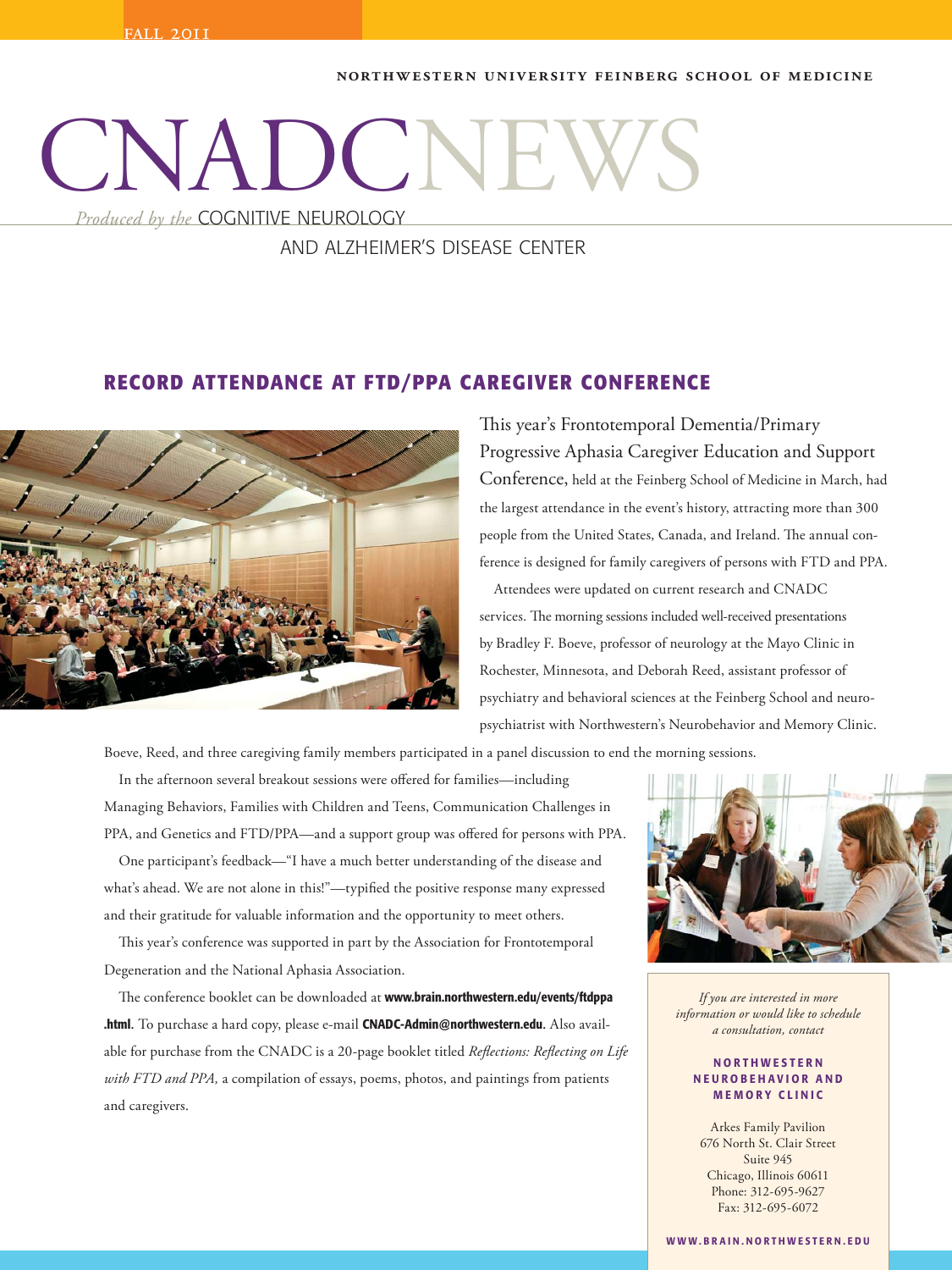

M.-Marsel Mesulam

Dear Friends and Colleagues:

Welcome to the 2011 *CNADC News.* A year is a very long time in the life of the CNADC. This newsletter covers only some of our notable developments. I hope you will find the contents interesting and will feel free to contact me if you have comments or questions.

Once every five years, Alzheimer's disease centers in the United States undergo an ordeal known as a competitive renewal application. We are required to prepare a document, hundreds of pages long, containing details of our achievements and our plans. The document is rated by experts to determine which centers are funded by the National Institutes of Health for another five years.

The CNADC just went through this process. I am immensely proud that we received the highest score in the entire group of applicants—in fact, the highest possible score. The credit belongs to the entire staff and faculty of the CNADC. Special thanks and congratulations go to the members of the executive committee: John Disterhoft, associate director; Sandra Weintraub, Clinical Core leader; Nancy Johnson and Alfred Rademaker, Data Core leaders; Eileen Bigio, Neuropathology Core leader; Darby Morhardt, Education Core leader; and Kevin Connolly, center administrator.

While we are delighted at the outcome, there are huge challenges that remain as we look for new ways to treat and prevent Alzheimer's disease, primary progressive aphasia, frontotemporal degenerations, and related disorders.

This past year witnessed the passing of a great friend of the CNADC, Ruth Dunbar Davee (see page 15). Ruth and her sister Evelyn endowed the professorial chair that I proudly hold. Ruth and her husband, Ken Davee, also provided the principal gift that allowed the establishment of the CNADC at the medical school. A woman of great achievement, compassion, and vision, Ruth lived 99 extraordinarily full years and enriched the lives of many others. Her legacy will be kept alive through the work of the CNADC.

 I want to thank the CNADC Community Advisory Board for its wise counsel and generous support. Craig Grannon, who took the helm at the completion of Donna Elrod's highly effective term, has already initiated a number of public relations and fundraising innovations. The CNADC is grateful to Craig, Donna, and all other members of the board for their dedication to the goals of excellence in patient care and research at Northwestern University.

 I also thank the diagnosed individuals and the families who have assisted the CNADC's advocacy and community education efforts. Your stories and your voices have contributed to greater community awareness about Alzheimer's disease and related disorders and have played a part in influencing public policy. Thank you for courageously sharing your experiences, your struggles, and your hopes with us and with others. Your dedication to this cause is greatly appreciated.

With warm regards,

M.-Marsel Mesulam, MD CNADC Director and Ruth and Evelyn Dunbar Professor of Neurology, Psychiatry, and Psychology

## **COGNITIVE NEUROLOGY AND ALZHEIMER'S DISEASE CENTER**

#### **ADVISORY BOARD**

Craig Grannon, Chair Terry Chapman, Chair Elect Susan Chapman Donna Elrod, Past Chair Joyce Gallagher Barbara A. Gilbert Cathi Hawkinson Melissa Kahn Edward J. Levine, MD David Moscow Linda Moscow Arnold Weber

#### Life Members

Bernard Chapman Linda Mendelson Robert Mendelson John Van Cleave Kay Van Cleave

Honorary Members John Austin Gaines Gloria LaGrassa

*The advisory board was founded by the late Jerome Rosenstone, who served as chair from 1998 to 2008.*

The CNADC is one of 29 Alzheimer's Disease Centers funded by the National Institute on Aging, National Institutes of Health.

*CNADC News* is funded in part by NIA grant AG13854—Alzheimer's Disease Core Center, Chicago, Illinois, and is published by the Cognitive Neurology and Alzheimer's Disease Center of Northwestern University.

Director: M.-Marsel Mesulam, MD Editor: Darby Morhardt, MSW, LCSW Telephone: 312-908-9339 Fax: 312-908-8789 E-mail: CNADC-Admin@northwestern.edu Web: www.brain.northwestern.edu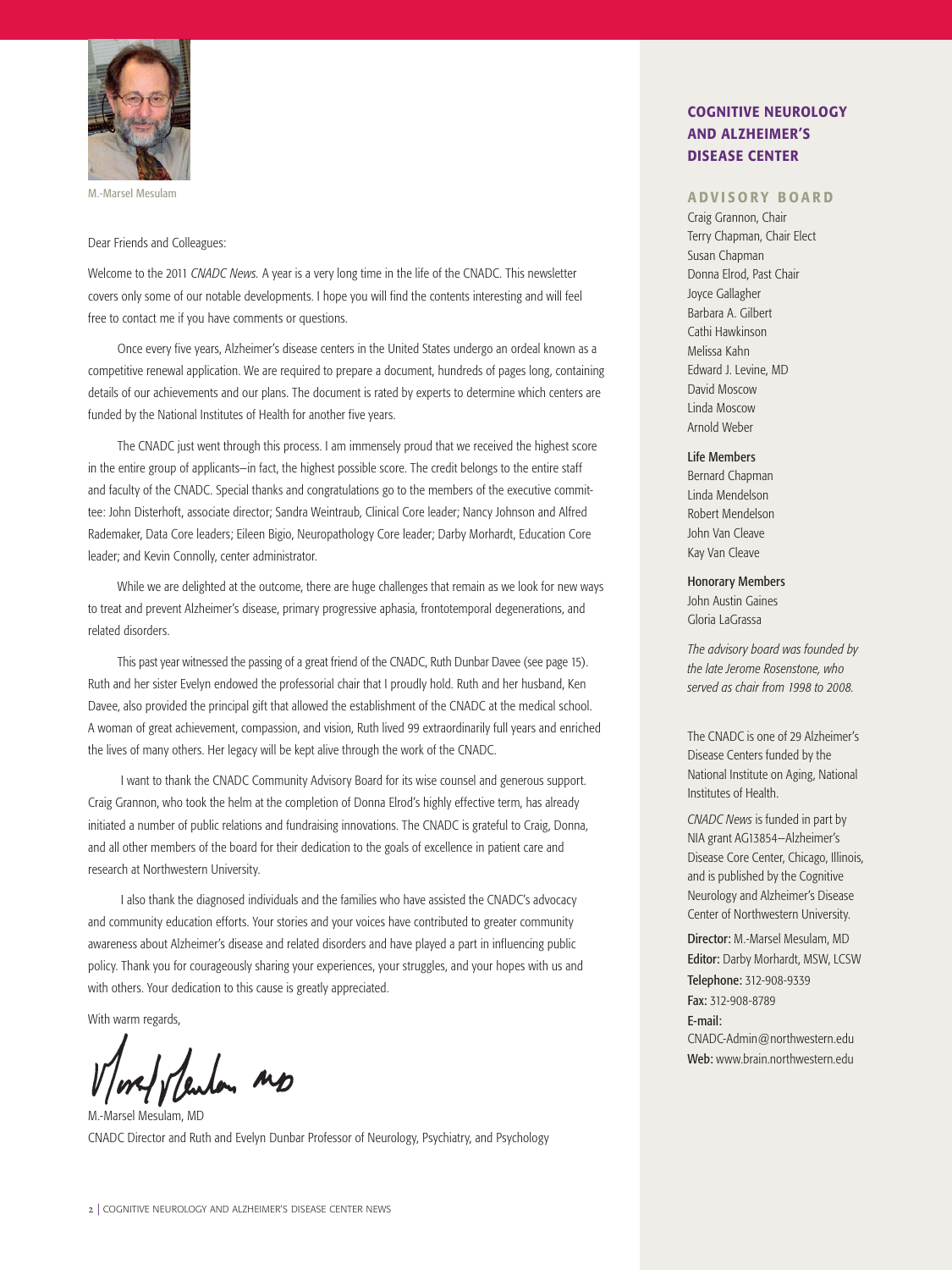# **RESOURCE NAVIGATOR BASES RECOMMENDATIONS ON SYMPTOMS**

# The CNADC's new Resource Navigator offers

patients and their families a nonpharmacological intervention tailored to a patient's symptoms.

Following a diagnostic evaluation at the CNADC's Neurobehavior and Memory Clinic, careful attention is given to the patient's diagnosis and, perhaps more important, the patient's symptoms. Our Resource Navigator recommends interventions to address particular symptoms affecting the patient's quality of life and offers educational material about the diagnosis and the affected cognitive domain or pathway.

Pathways are usually one or more of the following: language decline (e.g., difficulty with word finding, naming, fluency); behavioral disturbances (e.g., agitation, disinhibition, repetitive activities); visuospatial disturbances (e.g., analyzing and understanding the world around you); and memory loss (e.g., remembering what happened a short time ago).

Attention is also is given to the patient's remaining abilities and strengths. Evidence indicates that attention to these can help to preserve cognitive functioning. Recommendations—including special exercise routines, nutritional programs, and stimulating activities—are made to support a cognitively healthy lifestyle.

Right now, the progression of dementia cannot be stopped, but the Resource Navigator can temporarily combat the symptoms and help the patient and family maintain the highest possible quality of life. Please contact the Neurobehavior and Memory Clinic at 312-695-9627 to learn more about the Resource Navigator.

| <b>CARE PATHWAY</b> | <b>RFFFRRAL</b>                       | <b>RECOMMENDATIONS</b>                                                                  |
|---------------------|---------------------------------------|-----------------------------------------------------------------------------------------|
| Language            | Speech and language<br>pathologist    | Language assistive devices                                                              |
| <b>Behavioral</b>   | <b>Education and</b><br>counseling    | Safety products<br>to prevent wandering<br>Tips and strategies<br>for family caregivers |
| <b>Visuospatial</b> | Occupational therapist                | Tips about effects of<br>visual changes and<br>possible aids                            |
| Memory              | Cognitive rehabilitation<br>therapist | Memory assistive<br>devices and strategies                                              |

Common referrals and recommendations based on care pathway.

#### Younger Onset Support Group Formed

Findings from the CNADC's Younger Onset Program have resulted in the creation of a Younger Onset Support Group for both patients who are in the earlier stages of cognitive change and their family members.

The Younger Onset Program held three focus groups to explore the unique needs of people diagnosed with dementia at an unusually young age and of their families.

Although age may increase the risk of developing Alzheimer's disease, dementia has been diagnosed in an estimated 200,000 people in the United States under age 65. This younger-onset population faces uniquely challenging circumstances. Most services for cognitively impaired adults, such as adult day programming and residential facilities, are designed for frail older adults and are not equipped for a younger person's needs.

The last focus group in November 2010 was attended by 23 people—9 patients in the early stages of AD and related dementias and 14 family members. Participants ranged in age from 25 to 62. They said that they have a strong desire to just be with others living with the same challenges, in the same generation, with similar interests and life paths. They also want access to meaningful activities (volunteering, exercise programs, cultural activities) that are age appropriate and take into account a person's cognitive changes. They also expressed a need for educational classes, materials, and services to assist with financial planning; to access age-appropriate community services; and to address family issues, particularly those of children and teens, and other relevant topics.

The Younger Onset Program is funded by donations from the friends and family of Rae and John Hernandez. John was diagnosed with younger-onset Alzheimer's at age 45 and was followed by clinicians at the CNADC throughout the course of his illness. When he died, his widow, Rae, asked that donations be given to the CNADC in lieu of flowers.

The program resulting from the focus groups' identification of needs is the first of what is hoped to be many more programs specific to the needs of people under 65 diagnosed with dementia. For more information about the support group, please contact **Jaimie Robinson** at **312-695-0450** or **jaimie-robinson @northwestern.edu.**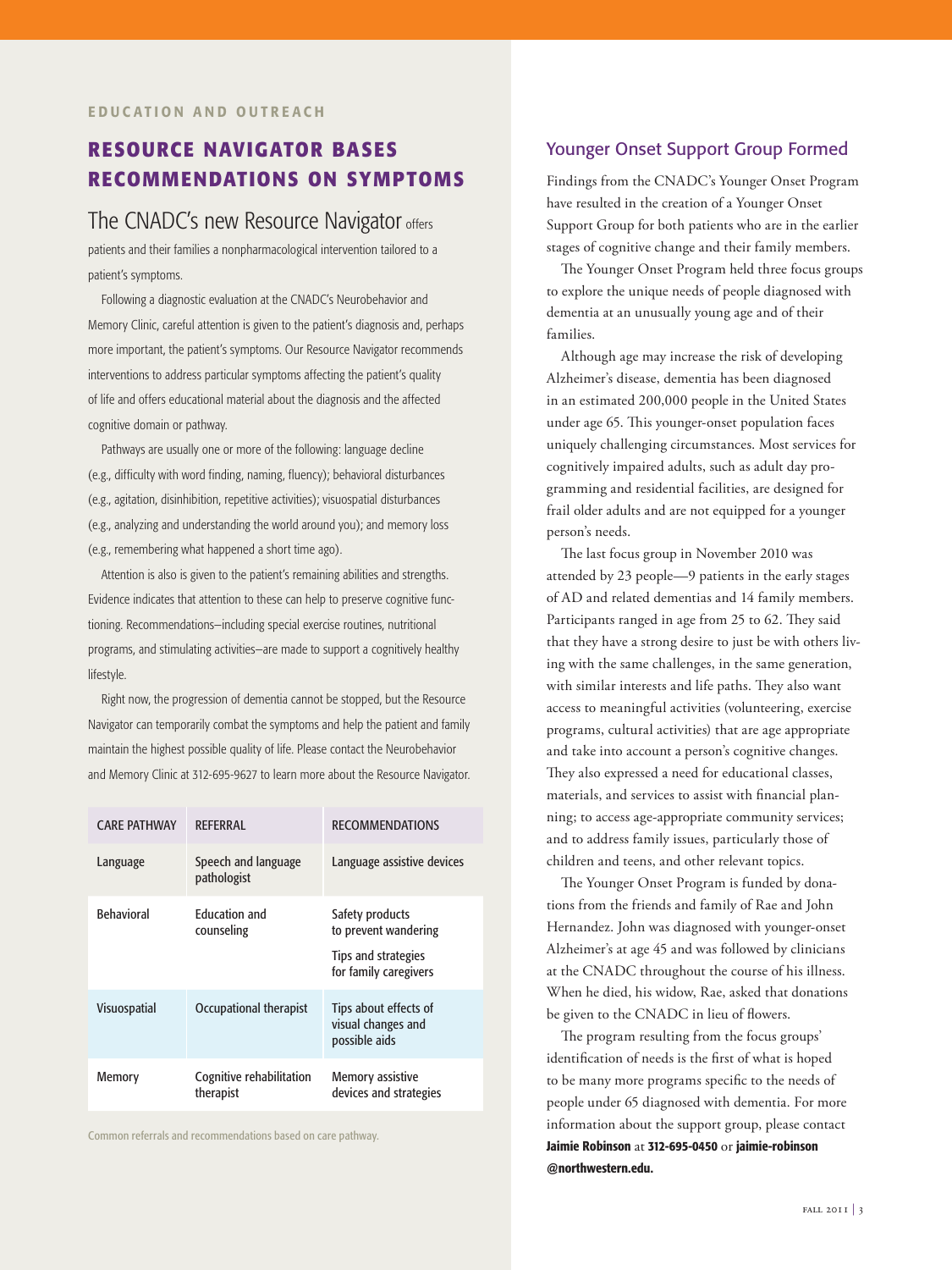# **Mindfulness Therapy for Patients and Caregivers Tested**

Coping with Alzheimer's disease brings a heavy emotional load to patients and their caregivers, and the CNADC is examining new ways to help. Beginning in 2010 and continuing this year, a group of scientists and clinicians is testing an innovative program of weekly therapy sessions for small groups of volunteers.

Mindfulness therapy is increasingly prominent as a method for helping people with many different problems and challenges. In mindfulness therapy, the therapist works to help people learn a set of attentional and emotional skills that can lessen the weight of an uncertain future and enhance the ability to enjoy the present moment.

Clinicians at the University of Massachusetts made some of the early strides in designing these therapeutic methods. Training begins with exercises to enhance one's ability to fully attend to the experiences of the present moment, extending these skills to many of the challenges we all face with emotional tugs in many directions that can take us away from our inherent stability.

These methods are now being made

available in Chicago to small groups through the CNADC, thanks to grant support anticipated from the Illinois Department of Public Health.

As is well known, patients with Alzheimer's disease and their caregivers face increasing stress from the progressive nature of the disease. Caregivers are often prone to depression and other health disorders as a result. Past research on mindfulness therapy in other disorders has shown benefits that included reduced physical pain, decreases in perceived stress and depression, and improved immune function.

Participants in CNADC's program gather weekly with Michael Maslar, director of Northwestern's Mindfulness and Behavior Therapies at the Family Institute. Sessions are designed to be accessible to people in early stages of memory loss. As part of the program, all participants are expected to practice the skills taught by Maslar in daily homework activities that he assigns.

The program also includes assessments of cognitive abilities and emotional wellbeing before and after the intervention.



Tests are administered as part of a research endeavor designed to evaluate the potential usefulness of the intervention. Preliminary findings are promising; many participants to date have indicated that they felt an improved ability to handle stressful situations. Data collection continues.

The most recent session began in April. Additional sessions may be scheduled, depending on finding new research funding from outside sources. Anyone interested in learning more and possibly participating is encouraged to contact **Jessica Creery** at **847-491-7725** or **j-creery@northwestern.edu.**

*Ken Paller, a CNADC affiliate faculty member and professor in Northwestern's psychology department, leads the research assessments of the mindfulness therapy program.*

## **FTD BOOKLET WRITTEN BY CNADC FACULTY AND COLLABORATORS**



The CNADC's Sandra Weintraub, professor of psychiatry and behavioral sciences, and Darby Morhardt, social worker and research associate professor, were collaborators on an educational booklet for persons with frontotemporal dementia and their families.

Weintraub and Morhardt collaborated on *Frontotemporal Disorders: Information for Patients, Families, and Caregivers* with gerontological nurse Jennifer Merrilees, an associate clinical professor at the University of California, San Francisco, and Catherine Pace-Savitsky and Susan Dickinson of the

Association for Frontotemporal Dementias. Published by the National Institute on Aging's Alzheimer's Disease Education and Referral Center in fall 2010, the booklet serves to fill an information gap by describing what is known about the different types of FTD disorders, ways they are diagnosed, and strategies and resources for communicating and coping.

The booklet can be downloaded without cost at **www.nia.nih.gov/Alzheimers/Publications /FTLD** or obtained by calling the Alzheimer's Disease Education and Referral Center at **800-438-4380**.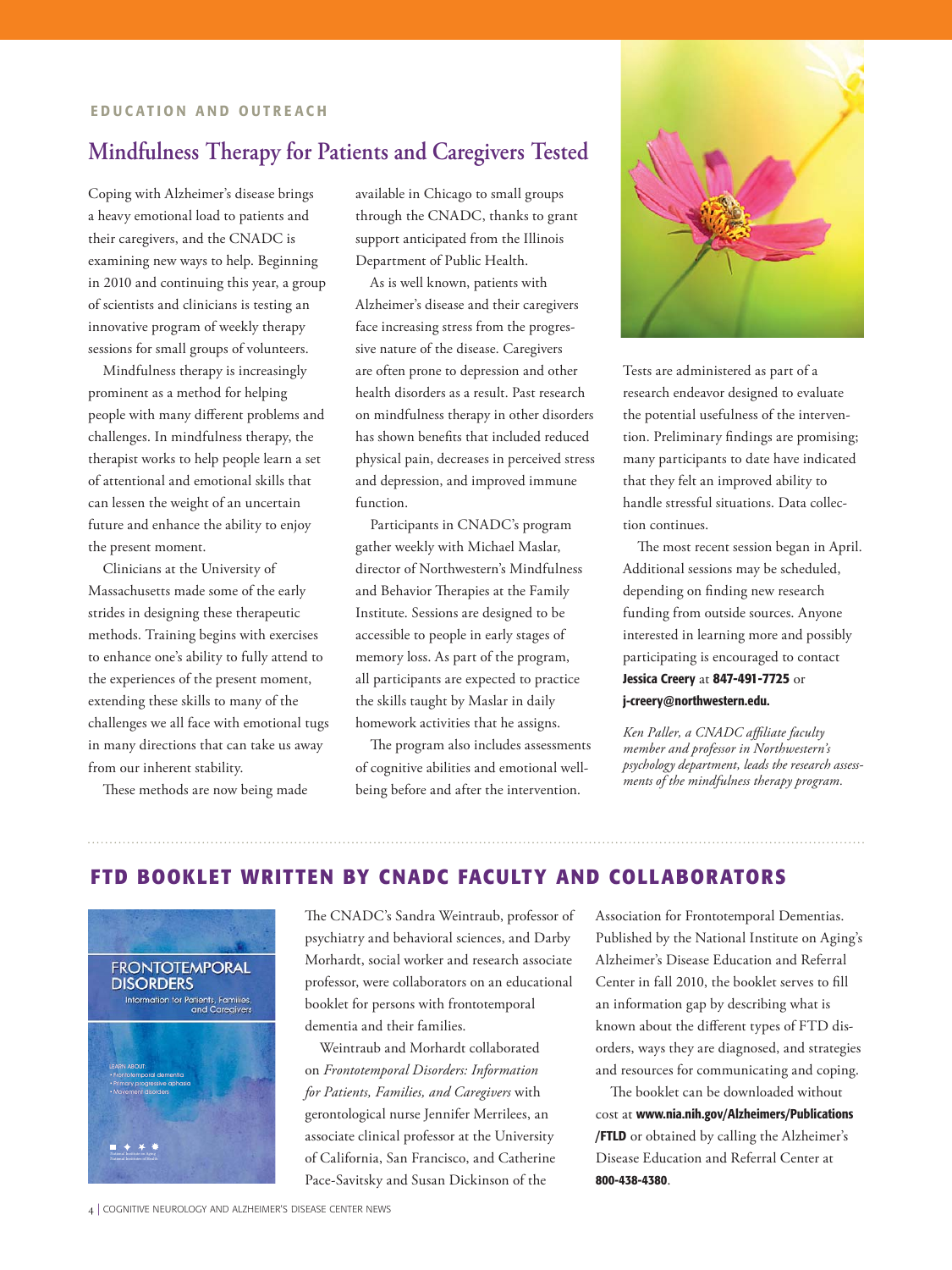#### **EDUCATION AND OUTREACH**

# Early-Stage Patients Benefit from Improvisation

Requiring no scripts, no memorization, and no previous experience, an improvisational theater program called the Memory Ensemble is responding to previously unmet creative needs of people with early-stage memory loss.

The Memory Ensemble was conceived in late 2009 by social work staff from the CNADC and a teaching artist from Lookingglass Theatre Company in Chicago to provide challenging and supportive creative learning opportunities for persons with early-stage Alzheimer's disease and related conditions. Fourteen people have participated so far.

The program offers improvisational acting classes in an emotionally supportive and cognitively stimulating environment. In the sessions Memory Ensemble members learn to use their instincts, creativity, and spontaneity as they improvise together.

Results of a 2010 pilot study showed that the program improved participants' quality of life and feelings of empowerment. Participant outcomes will continue to be studied in another Memory Ensemble program planned for this fall.

The goal is to produce a curriculum manual so that the Memory Ensemble program can be replicated in other communities.

For more information contact **Mary O'Hara** at **312-503-0604** or **m-ohara@northwestern.edu.**

### Alzheimer's and Related Illnesses Spousal Support Group

Fourth Monday of the month, 10:30 a.m.–noon 645 North Michigan Avenue (entrance on Erie), suite 630, Department of Medicine conference room

#### Adult Children Caregiver Support Group

First Monday of the month, 6–7:30 p.m. 251 East Huron Street, Feinberg Pavilion, third floor, room B

Frontotemporal Dementia (FTD) and Primary Progressive Aphasia (PPA) Caregiver Support Group

Third Monday of the month, 6–7:30 p.m. 251 East Huron Street, Feinberg Pavilion, third floor, room C

Early-Stage Memory Loss Education and Support Group for Persons with Alzheimer's or a Related Dementia and Their Families Spring and fall sessions (12 weeks each) Feinberg School of Medicine

Early-Stage PPA Patient Education and Support Group Ongoing. Interview required for participation. Feinberg School of Medicine

Younger-Onset Support and Education Group Ongoing. Interview required for participation. Feinberg School of Medicine

For more information about any of these support groups, contact **m-ohara@northwestern.edu** or **312-503-0604.** 

# Early-Stage PPA Support Group Expands

The Early-Stage Education and Support Group for Individuals with PPA has expanded to a twice-monthly, 10-session program after a successful 5-session pilot program in 2010.

The group educates and provides support to persons diagnosed with early-stage primary progressive aphasia and related disorders and their family members. One monthly session is for diagnosed persons only, and the other includes their family members as well. For more information contact **Christina Wieneke** at **c-wieneke@northwestern.edu** or **312-908-9681.**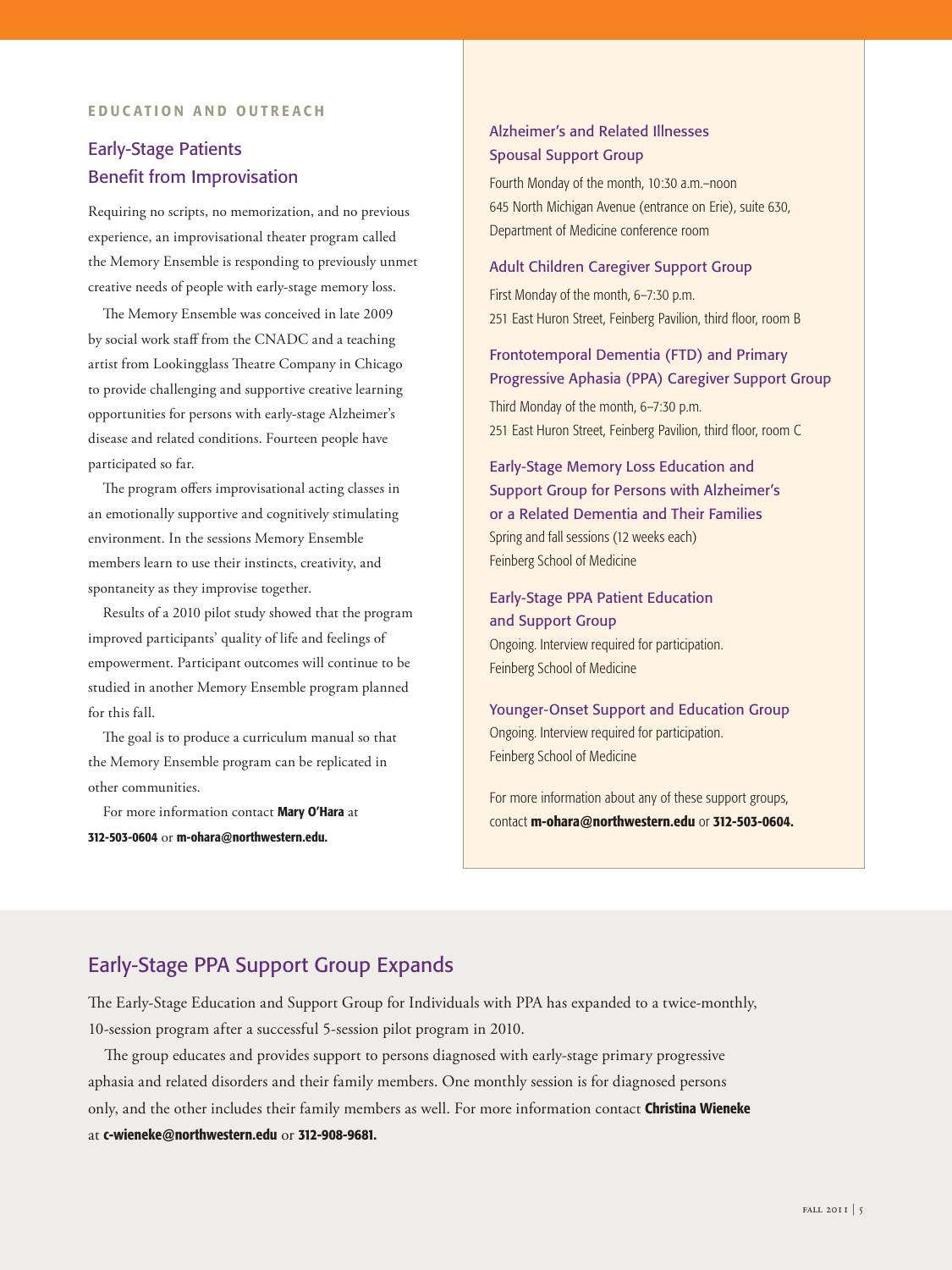# **SUPERAGING STUDY**

#### **FOCUSES ON STILL-SHARP MEMORIES**

Rather than studying the brain by focusing on what goes wrong, the CNADC's SuperAging Study takes the unique approach of looking for factors that may contribute to optimal cognitive aging.

The study enrolls people over the age of 80 who have exceptional memory abilities. Researchers are examining neuropyschologic, neuroanatomic, neuropathic, demographic, genetic, and pathologic features.

Preliminary results of the ongoing study, reported at the International Neuropsychological Society meeting in Boston in February, demonstrate that superagers' personalities tend to resemble 50-year-olds rather than their peers.

The SuperAging Study was also featured in a Chicago Public Radio program called *Clever Apes*. Researchers



Changiz Geula, M.-Marsel Mesulam, and Emily Rogalski and one of the participants in the SuperAging Study were interviewed. The interviews and the associated blog can be found at **www.wbez.org/gspitzer/2010/09/clever-apes-this-nonagenarian-did -more-than-you-did-today/37936#more-37936**.

*The SuperAging Program is supported by the Ken and Ruth Davee Neurobiology Research Initiative Fund.*

# Participants Needed for Early Memory Loss Study

The Feinberg School of Medicine is enrolling participants for the first national study to detect Alzheimer's disease in older people before they begin to have significant memory loss.

Researchers will use imaging techniques and biomarker measures in blood and cerebrospinal fluid that are specially developed to track changes in the living brain. The goal is to identify who is at risk for Alzheimer's, track progression of the disease, and devise tests to measure the effectiveness of potential interventions.

The CNADC is one of several National Institute on Aging sites that are participating in the study, an expansion of the National Institutes of Health's Alzheimer's Disease Neuroimaging Initiative.

"This is an important study to develop ways physicians can detect the disease before the person has overt memory loss," said Diana Kerwin, principal study investigator at the CNADC and



assistant professor of medincine at Feinberg. "The earlier we can detect disease, the better chance there is to prevent or delay the memory loss from happening at all. Early diagnosis is really going to be key as far as making any further breakthroughs in the treatment of Alzheimer's disease and other memory disorders."

Potential participants include men and women ages 55 to 90 with early signs of memory loss that does not currently affect their daily lives. People without signs of cognitive problems can enroll in the study control group.

"By taking part in the study, those who have Alzheimer's disease in their family or are concerned about their own memories would be contributing to our scientific understanding of the early markers of Alzheimer's disease pathology in the brain and also of normal aging," Kerwin said.

Another important aspect of the study is the sharing of data soon after they are obtained. Imaging data are posted to a publicly accessible database available to qualified researchers worldwide.

To find out more about this study, contact project coordinator **Kristine Lipowski** at **312-503-2486.**

*The Alzheimer's Disease Neuroimaging Initiative is funded by the National Institutes of Health; the Food and Drug Administration; pharmaceutical, imaging, and clinical trial management companies; nonprofit organizations, including the Alzheimer's Association and the Alzheimer's Drug Discovery Foundation; and private donors.*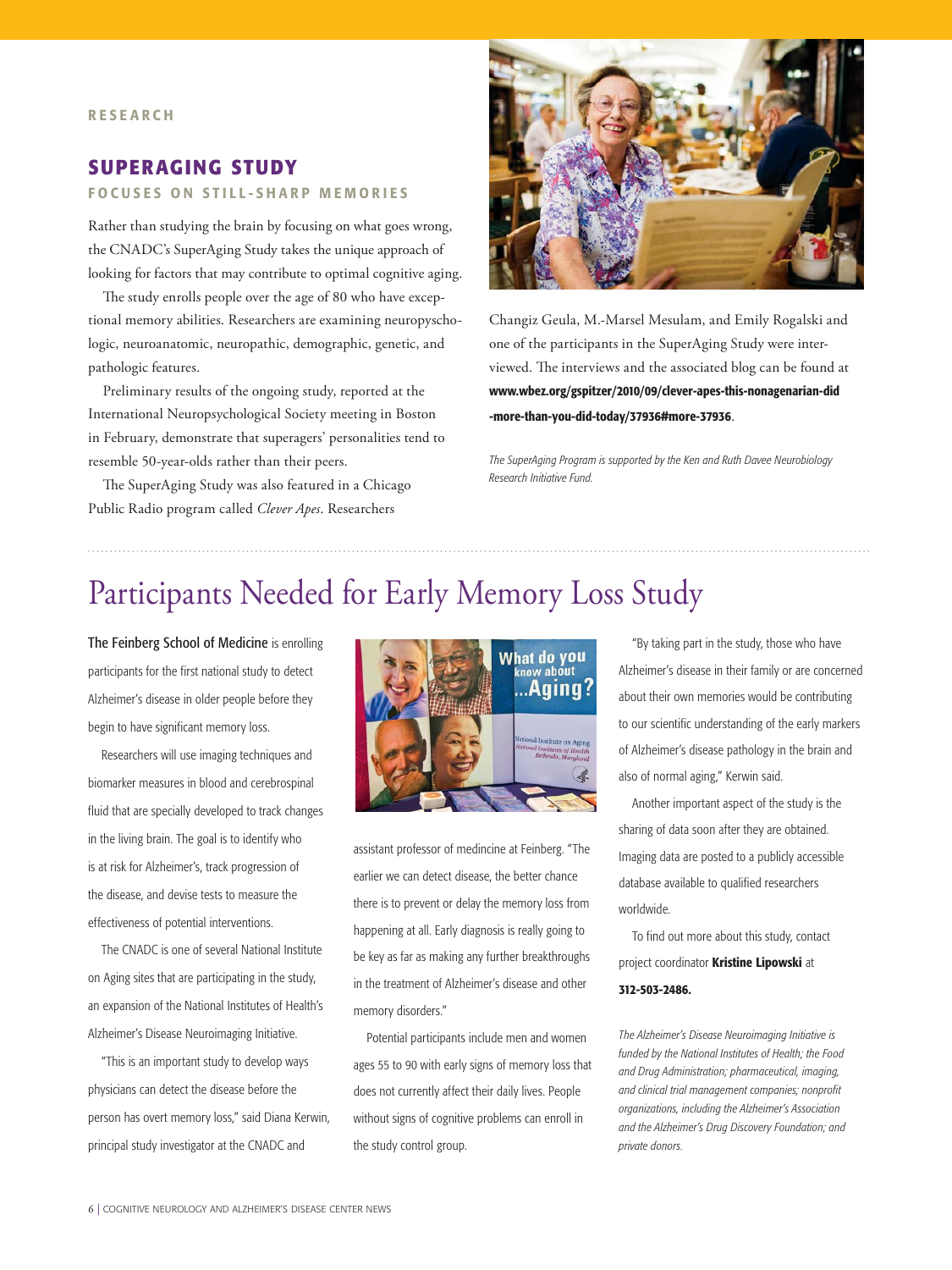#### **NEWS BRIEFS**

#### **CLINIC SETTLES INTO NEW HOME**

The Northwestern Neurobehavior and Memory Clinic, the clinical arm of the CNADC, has seen a 50 percent increase in patient volume as its new larger space allows the staff to see more patients daily.

The clinic moved in March 2010 from the Galter Pavilion to its new home on the ninth floor of Arkes Family Pavilion at 676 North St. Clair Street in Chicago. It is now staffed by 15 providers. Behavioral neurologists, neuropsychologists, neuropsychiatrists, licensed clinical social workers, and a geriatrician provide multidisciplinary services to benefit both patients and caregivers.

The clinical space was built to CNADC's specifications to facilitate the most comprehensive, dignified, and compassionate care for persons with Alzheimer's disease and related disorders. It includes a waiting room and front-desk check-in area, six exam and testing rooms, an administrative office, and a family room used for education and supportive counseling of families accompanying loved ones to appointments.

"After a year in the new location, the clinic staff still receives compliments from patients, families, and visitors about how well designed and comfortable the clinic is," says manager Cori Malone.

Malone is one of four recently hired staff members. He started work in July 2010 after serving as a practice manager at the Rehabilitation Institute of Chicago.

Social worker Jaimie Robinson, the new resource navigator, joined the clinic after serving as a graduate intern at the CNADC and working at the Alzheimer's Association. She assists patients and families with symptom-specific ideas, interventions, and resources.

Behavioral neurology fellows Hyung Sub Shim and Joseph Cooper joined the clinic after completing their medical residencies, Shim at the University of Iowa Hospital and Clinics and Cooper at the University of Chicago Medical Center.

# **CAMRI EXPANDS SPACE, FACILITIES, AND PERSONNEL**

New space, facilities, faculty, and staff at its Center for Advanced Magentic Resonance Imaging (CAMRI) help the CNADC remain among the elite aging and dementia research centers. Neuroimaging provides crucial information on the mechanisms of the various dementias, accurate diagnosis, and noninvasive ways of monitoring outcomes in clinical trials.

CAMRI, an essential resource for CNADC research projects, began in 2002 under the direction of Todd Parrish, associate professor of radiology in the Feinberg School. Starting with 1.5T and 3T magnets in 4,500 square feet of space in the basement of Olson Pavilion, it doubled its space and number of magnets in 2010.

Thanks to two high-end instrumentation grants, CAMRI now has a 7T animal magnet (with a six-inch bore) and a 3T Skyra magnet for cardiovascular research. In addition, the Feinberg Department of Psychiatry provided funds to expand CAMRI's space to more than 11,000 square feet and to purchase a Siemens 3T Trio magnet, a twin of the original 3T magnet. The new space focuses on adolescent psychiatric disease and CNADC-related projects.

Also expanding CAMRI's technological capability are a new stereotactically guided Nexstim TMS system and a 64-channel EEG suite that can be used as an auditory testing booth. CAMRI has added three full-time technologists, two nurses, and an administrator for these additions.

CAMRI has three research assistant professors to support studies. Xue Wang's expertise is in signal processing, data analysis, and paradigm programming. She has experience with the MR-compatible EEG system. Daniel Procissi, director of the 7T animal system, came from the California Institute of Technology with experience imaging many animal models, from the nonhuman primate to the mouse. Jennie Chen joined CAMRI as operational manager in March. She was a graduate student in the Department of Biomedical Engineering working with Parrish, and she finished a University of Pennsylvania postdoctoral study of brain perfusion using arterial spin-labeling methods. She has expertise in data collection, pulse sequence programming, and data processing.



The original CAMRI space is shown in pink (upper right). The new areas are the 7T animal magnet space (light blue), the Trio magnet space with TMS and EEG (orange), and the 3T magnet space (dark blue).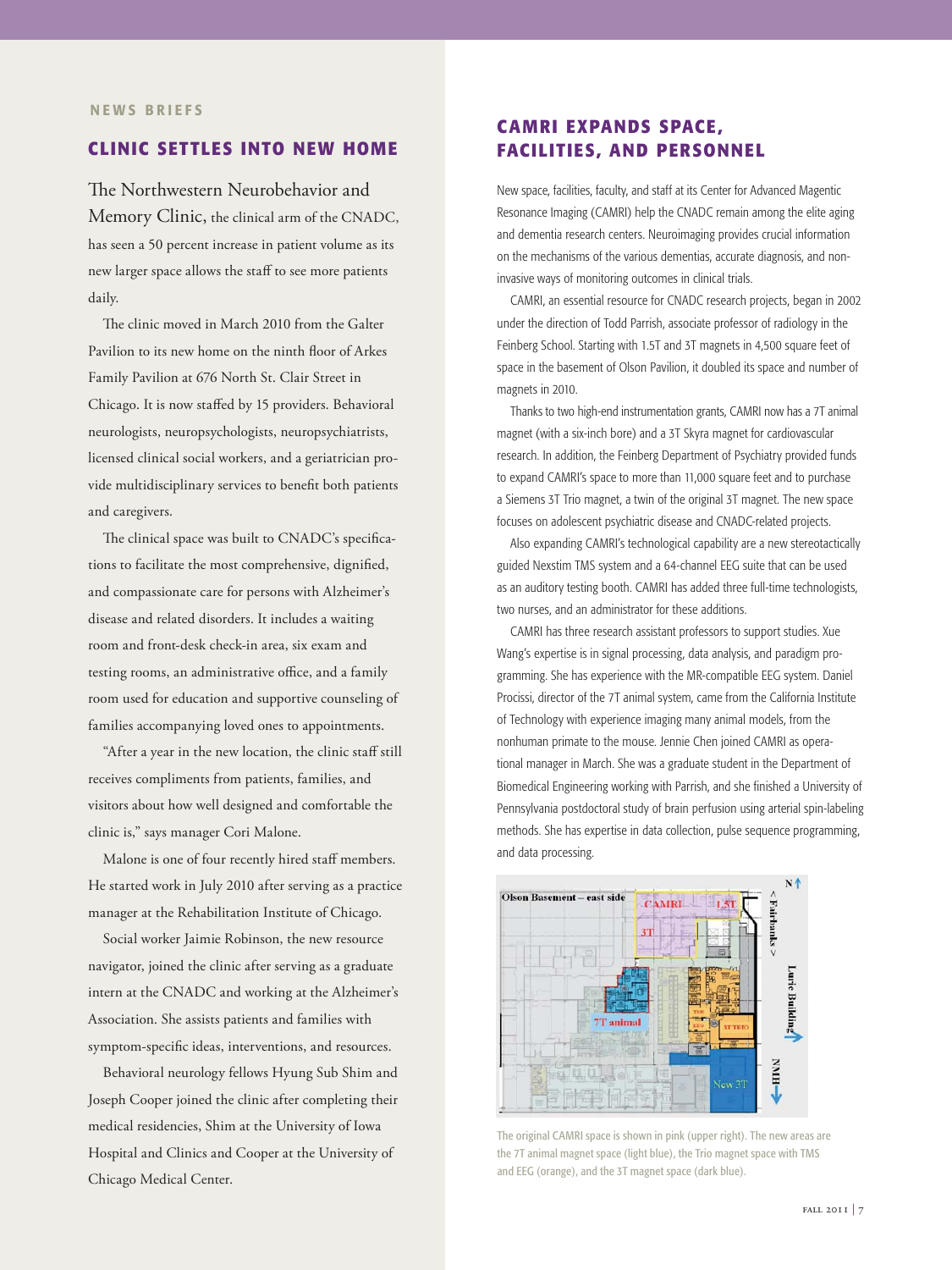# **FIRST MENDELSON LECTURE DELIVERED DURING ALZHEIMER DAY**

Geriatric neurologist and researcher Claudia Kawas of the University of California, Irvine, delivered the first annual Mendelson Lecture



during Alzheimer Day May 5. Her topic was "Lessons from the Oldest Old: The 90+ Study."

 More than 250 guests attended the 17th annual Alzheimer Day in Northwestern's Feinberg Pavilion.

 A scientific poster session following the lecture showcased 43 posters from Northwestern researchers in aging and dementia.

Barry Petersen and Claudia Kawas

The Marie and Carl Duncan Prize in Memory Research went to Carmen Westerberg for her poster "Electrically Enhancing Memory Consolidation during Sleep: A Novel Method for Reducing Age-Related Memory Decline."

 Northwestern journalism alumnus Barry R. Petersen, a CBS News correspondent and author of *Jan's Story: Love Lost to the Long Goodbye of Alzheimer's*, concluded the day with a moving presentation. He shared his story about caring for his wife, Jan, who was diagnosed with younger-onset Alzheimer's disease at age 55. Diana Kerwin, an assistant professor of medicine at the Feinberg School; CNADC social worker Mary O'Hara; and Pati Hoffman, who has younger-onset Alzheimer's disease, joined Petersen in an informative town hall-style discussion period following the talk.

The 18th annual Alzheimer Day will be Thursday, May 10, 2012.

 The CNADC is grateful to the Mendelson family for sponsoring the annual Mendelson Lecture. Linda and Bob Mendelson are founding members of the CNADC's Community Advisory Board and in 1994 established the Mendelson Fellowship for postdoctoral students in neurology and neuropsychology.





Bob (left), David (center), and Linda (right) Mendelson with (back right) Sharon (Mendelson) Markman and (center) Claudia Kawas



Town hall panel speakers (from left) Mary O'Hara, Pati Hoffman, and Diana Kerwin



Poster presenter Evelyn Nwabuisi (right) discussing her work with attendee Francine Davis



Poster presenters (from left) Nirali Shah, Anil Wadhwani, and Pascale Lacor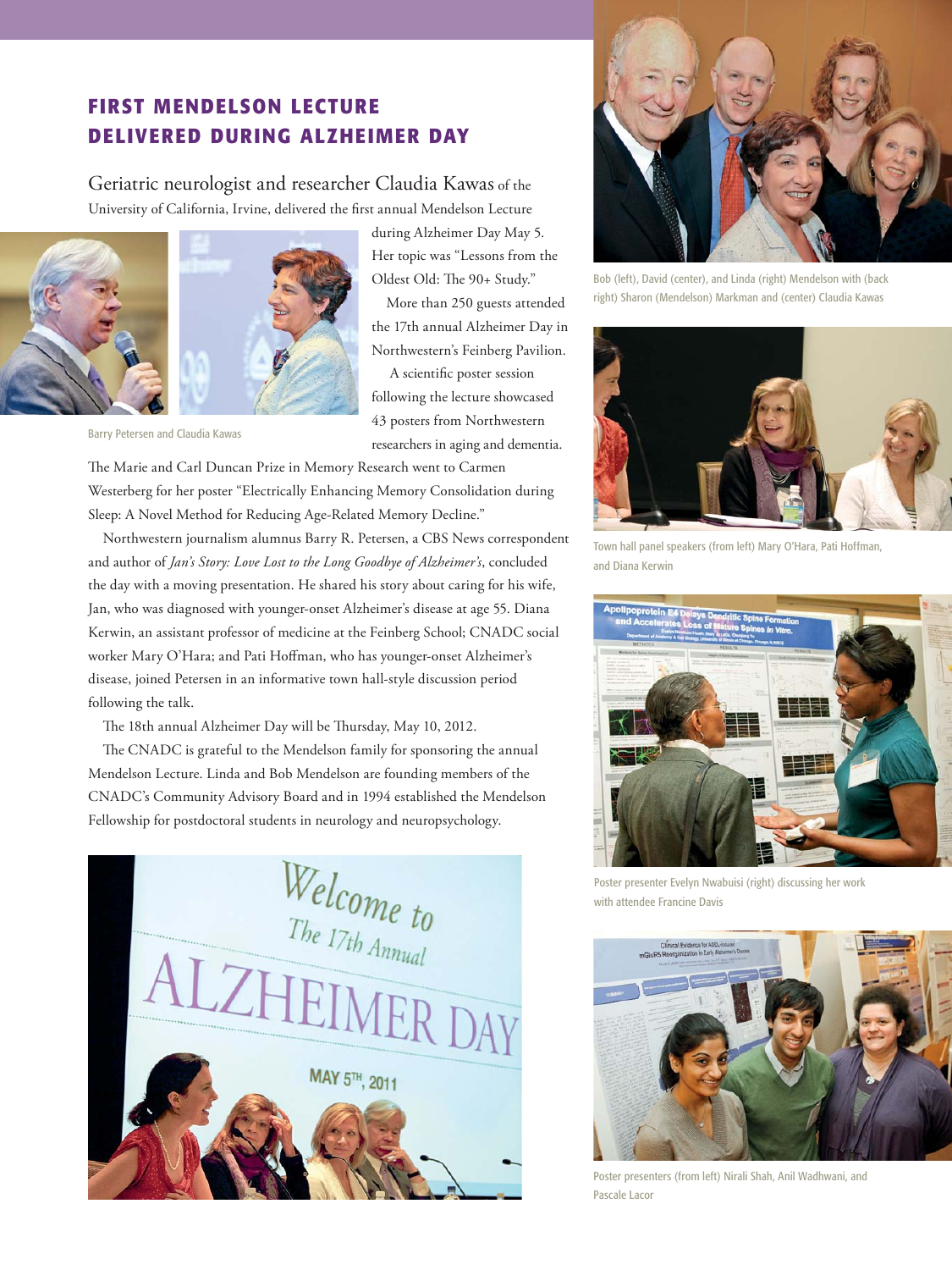#### **NEWS BRIEFS**

# Mesulam Receives Alzheimer's Association Award

The Alzheimer's Association has recognized **CNADC director M.-Marsel Mesulam** with the **Bengt Winblad Lifetime Achievement Award** for his extraordinary achievements in advancing Alzheimer research. The award was presented at the 2010 International Conference on Alzheimer's Disease in Honolulu.

 Mesulam's research addresses the connectivity of the monkey brain, the organization of human cholinergic pathways, the representation of human cognitive functions in large-scale neurocognitive networks, and the neurobiology of dementias. His work on cholinergic pathways has been groundbreaking in understanding Alzheimer's, and he is a world expert on primary progressive aphasia.

 Mesulam was born in Istanbul in 1945. He received BA (1968) and MD (1972) degrees from Harvard University. He became a professor of neurology at Harvard Medical School and founded and led the Behavioral Neurology Unit of Boston's Beth Israel Hospital. In 1994 he joined Northwestern as Ruth and Evelyn Dunbar Professor of Neurology, Psychiatry, and Psychology at the Feinberg School and director of the multidepartmental CNADC.

# *"I'm Here with Hope"* **—MEMORY WALKER PATI HOFFMAN**

*Editor's note: In September 2010 the CNADC again joined the Alzheimer's Association–Greater Illinois Chapter in the annual Memory Walk in Chicago. The association asked the center whether one of its early-stage support group participants would be willing to speak before the walk about living with Alzheimer's disease. Pati Hoffman eloquently shared her thoughts and reflections and has generously given permission for them to be reprinted here.*

I should not be here this morning.

You should not be here this morning.

We should be tucked away in our beds thinking about how great the day will be. Planning our afternoon with family and friends.

But we are here, and we are here for a reason.

Almost a year ago, I was diagnosed with early-onset Alzheimer's. It took three MDs, several PhDs, and untold specialists. It took a year of confusion, a year of persistence, and a year of pain. (And I'm still trying to get my insurance to pay the bill for the test that diagnosed the disease.)

The effort to find a diagnosis was not easy—nor was it pleasant. There was little support or compassion from my employer. There was little understanding of the confusion I was going through even now—from those I'm closest to. There was initial denial from my family.

But I'm here today, and I'm here with hope.

I have hope because there are efforts being made to find the cause and cure for this devastating disease. I'm hopeful that it will happen in time for me, and I'm hopeful that it will happen in time for you and yours.



Pati Hoffman (center) with other participants in Memory Walk

I even have hope because many of those memory jokes really are funny—if I could just remember them.

How will this cure happen?

It will happen when more of us get involved, show our numbers, and talk to our families and friends.

It will happen when we achieve greater publicity for and understanding of the disease.

It will happen when we accomplish greater contributions for research towards finding the cause.

It will happen when the government gets behind a push for a cure.

It will happen because you will make it happen!

I think the Chinese saying applies here, especially this morning: A journey of a thousand miles starts with a single step. Let's take that step this morning. Come walk with me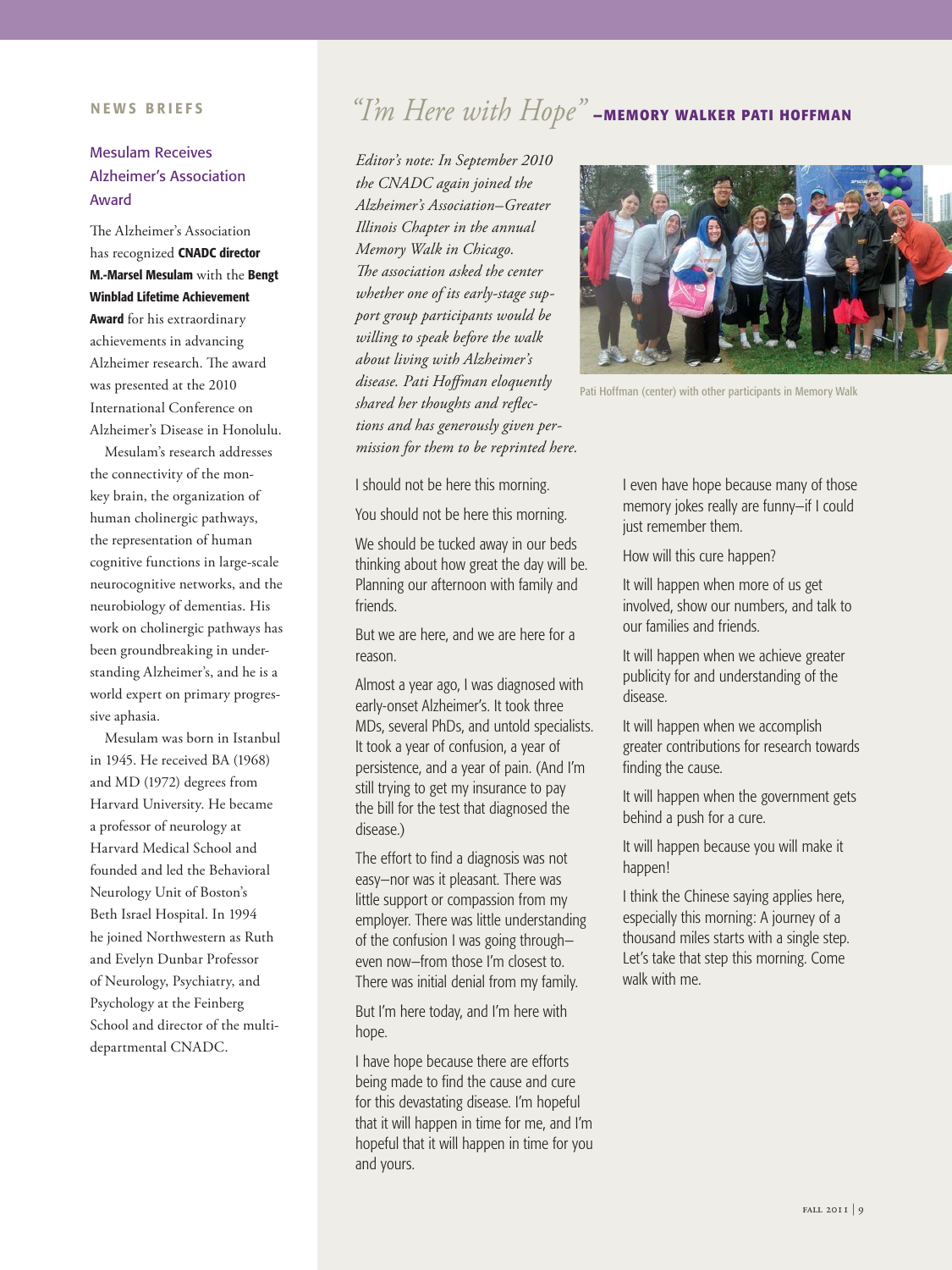# Hello! *Hello!*

#### **MEET THE CNADC STAFF**



**Megan Atchu** is a research administrator at the CNADC. Her main responsibility is the day-to-day management of grants. She also

supports the advisory board in fundraising and development activities. She received a BS from the Krannert School of Management at Purdue University and is working on an MA from Northwestern in public policy and administration.



# **Alejandra Balen** works

closely with Sandra Weintraub and Mallory Swift as a research coordinator in the Clinical Core. Balen

joined the CNADC from a volunteer position at Children's Memorial Hospital. A recent graduate of the University of Michigan with a BA in psychology, she worked there as a research assistant in the Department of Psychology and Neuroscience. She is proficient in Spanish and French and spent the summer of 2009 in Popayan, Colombia, as a surgical assistant.



**Kevin Connolly,** CNADC business administrator, is responsible for financial management and business operations. He has more than 10 years of

business administration experience and specializes in higher education administration. He has worked in the health sciences field at higher education institutions for more than six years, most recently at the University of Illinois at Chicago. He received a BS in marketing from Illinois State University.



**Joseph Cooper** is a neuropsychiatry and

behavioral neurology fellow. He received his undergraduate degree in neuroscience from Johns

Hopkins University and completed medical

school and a residency in psychiatry at the University of Chicago. He specializes in the clinical care of patients with both neurologic and psychiatric conditions. His research interests include investigating the role of neuropsychiatric symptoms in Alzheimer's disease.



**Cori Malone** is manager of the Neurobehavior and Memory Clinic. He previously was physician practice manager at the Rehabilitation Institute

of Chicago. His past experience also includes interning at the AIDS Foundation of Chicago and the American Cancer Society. He received a BA from the University of Illinois at Urbana-Champaign and an MA in social work and health administration from the University of Chicago.



**Jaimie Robinson** is

coordinator of the Resource Navigator and the Young Onset Program. She assists patients and families with

symptom-specifics ideas, interventions, and resources. She received an MSW from Loyola University Chicago, where she was awarded the Hartford Geriatric Fellowship. She was a graduate social work intern at the CNADC from 2007 to 2008 and returned after working two years at the Alzheimer's Association national office.



**Hyung Sub Shim** is a behavioral neurology fellow. He holds the Rosenstone Fellowship, established in memory of the late Jerome

Rosenstone, founder and first chair of the CNADC Community Advisory Board. He earned a medical degree at the Medical College of Wisconsin and did a neurology residency at the University of Iowa. His clinical and research interests are in language and aphasia.



**Saman Seyedahmadian**

is a postdoctoral fellow from Tehran who works in Changiz Geula's laboratory. The exposure to advanced research

techniques there will enhance his future practice in neurological care. He was a research consultant at one of Tehran's best psychiatric hospitals, Roozbeh, after graduating from Iran University of Medical Science with honors.



**Kristine Zachrich** is a research study programs coordinator and helps with patient programs such as the Memory Ensemble and Buddy

Program. She received a BS in communication disorders from Bowling Green State University in 2008.

#### Giving Opportunities

The research and clinical services of the CNADC and the Neurobehavior and Memory Clinic depend on both public and private resources. Funds come from competitive grants from the National Institutes of Health, foundation-sponsored programs, and individual gifts and bequests from patients, families, friends, and corporate and other benefactors. We are especially appreciative of gifts in these harsh economic times.

While NIH funding supports the basic infrastructure of the center, your donations and bequests allow us to pursue and sustain new and innovative efforts in clinical research and caregiving support. Individual, family, and corporate giving is essential to our ongoing efforts to understand and treat disabling conditions.

Please consider supporting us. There are many ways to make gifts in honor of or in memory of an individual.

If you have questions or would like to discuss a giving option, please contact senior associate director of development **Barbara Monroe** at **312-503-0761** or **barbaramonroe@northwestern.edu.**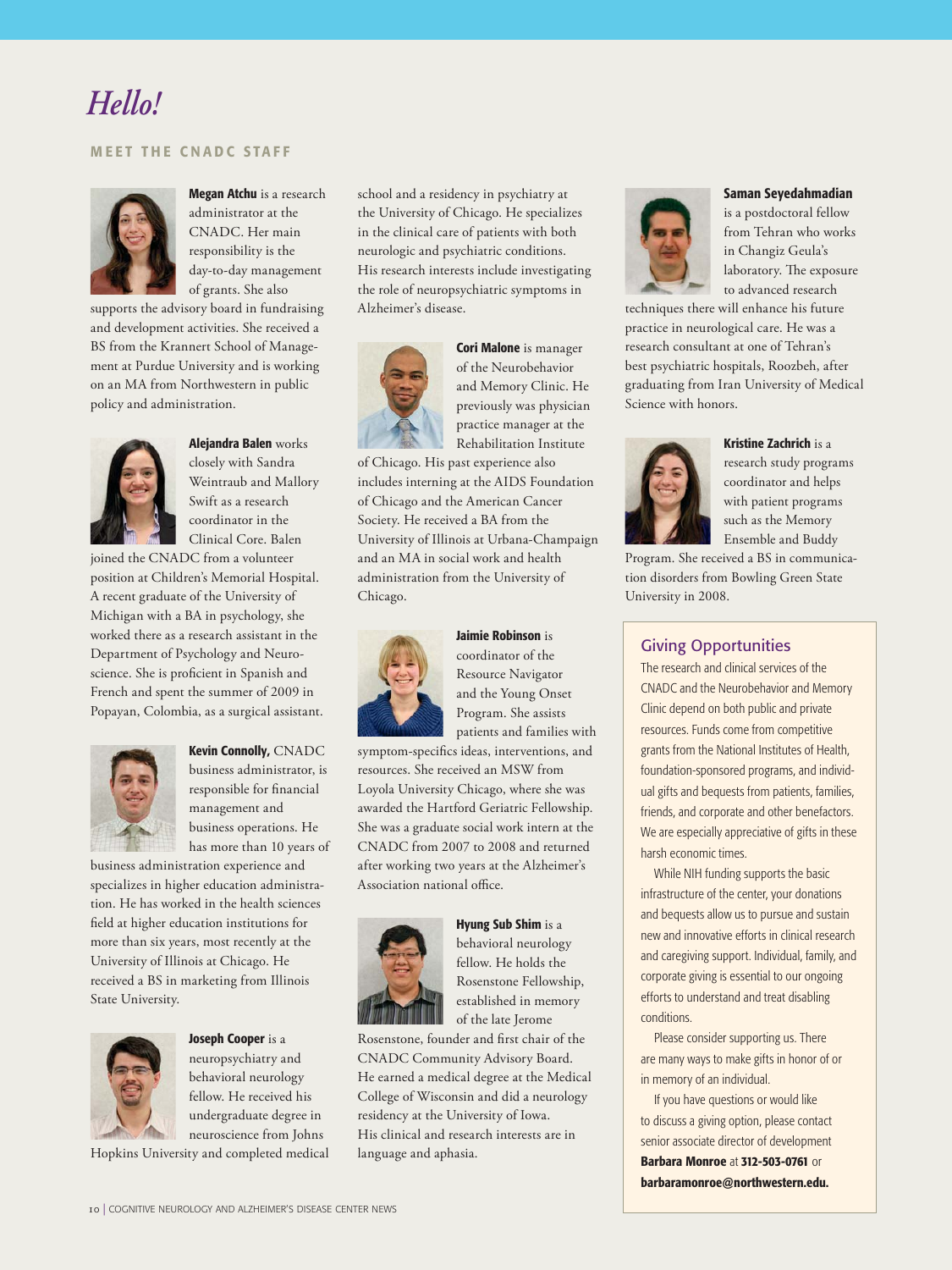# *Congratulations*

The CNADC extends congratulations to three students and a faculty member who have received funding for their research:

Clinical neuropsychology PhD students **Julia Rao** and **Tamar Gefen** have received predoctoral traineeships from the Neuroscience of Human Cognition Training Grant Program of the National Institutes of Health for their research on superaging, a high level of cognitive functioning after age 80. Rao's dissertation focuses on the personality and brain structural factors that contribute to superagers' high cognitive functioning. She will analyze personality profiles as well as tissue volumes in the hippocampus and amygdala, brain structures that have been linked to emotional processing, episodic memory, and Alzheimer's disease. Gefen's research will investigate from a multidisciplinary approach the factors that differentiate supernormal and normal aging. She intends to examine the cingulate gyrus—an area of the brain responsible for attention, motivation, and memory—by looking at cognitive performance, brain imaging, and postmortem tissue.

**Rob Hurley,** a CNADC postdoctoral student, received a Mechanisms of Aging and Dementia Training Grant, an institutional NIH award for graduate students and postdocs interested in aging and dementia. The training grant includes a stipend, partial tuition, and funds for training seminars and travel. John Disterhoft, Magerstadt Memorial Research Professor in the physiology department, is the principal investigator. The grant also supports a team-taught course in which specialists give weekly lectures on subtopics of aging and dementia.

**Emily Rogalski,** research assistant professor at the CNADC, received a KL2 Award from the Northwestern University Clinical and Translational Sciences Institute for her work on PPA using neuroimaging with structural MRI scans to examine brain-behavior correlations. Her findings have resulted in the ability to detect unique areas of cortical thinning within the network associated with different aspects of language. Rogalski's work also examines the rate of disease progression and underlying pathology by synthesizing longitudinal quantitative MRI data with neuropsychological performance; eventually these data will be linked with pathologic outcomes.



## **NEW FACULTY**

**Jennifer Medina,** a clinical neuropsychologist, has joined the CNADC faculty as an instructor in the Department of Psychiatry and Behavioral Sciences. She was a graduate student at Northwestern in the neuropsychology specialty track and worked at the the CNADC from 2004 to 2009.

 Her graduate clinical training focused on aging and dementia, and she has published peerreviewed articles on depression in PPA, tools for coping with memory loss, and education and support programs for frontotemporal dementia.

Medina finished graduate study in 2009 and completed an internship in clinical psychology at Rush University Medical Center and a postdoctoral fellowship in clinical neuropsychology at the University of Illinois at Chicago.

At the CNADC she will focus on the evaluation of cognition and behavior in adults, particularly cognitive disorders affecting older adults. Her clinical interests also include the psychosocial and mood-related effects of neurological disorders on diagnosed individuals and their family members. In addition to neuropsychological assessment and nonpharmacological intervention for cognitive disorders, Medina's interests include teaching and supervision of doctoral trainees and promoting education on topics in neuropsychology and cognition.

#### **DONATE ONLINE TODAY!**

Online giving is easy, fast, and convenient. Visit our secure site to make your gift today.

**WWW.GIVING . NORTHWESTERN . EDU/NU/CNADC**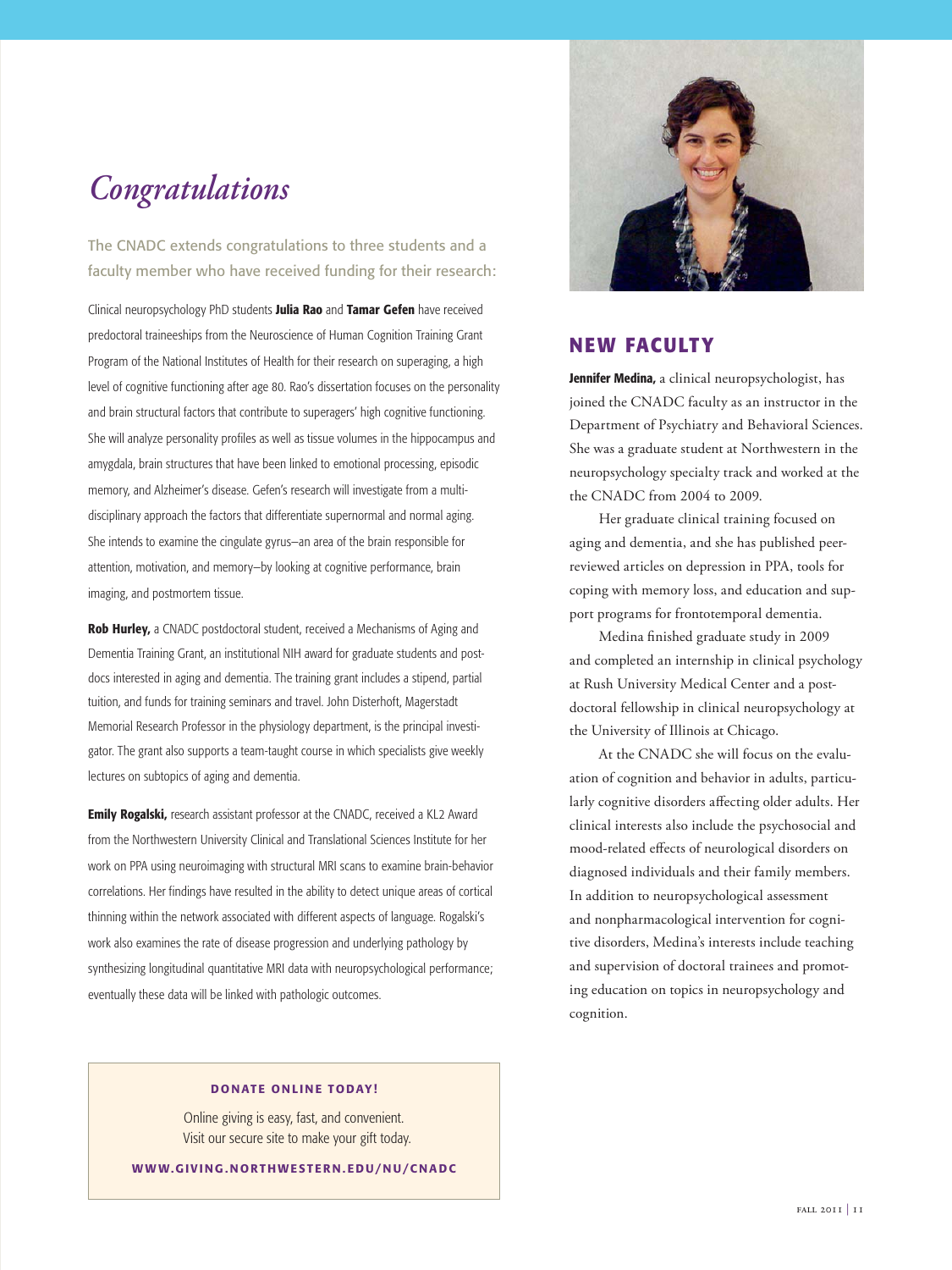

T he more an older woman weighs, the worse her memory, according to new research from Northwestern Medicine. Fat may contribute to the formation of plaques associated with Alzheimer's disease or a restricted blood flow to the brain.

The study of 8,745 cognitively normal, postmenopausal women ages 65 to 79 from the Women's Health Initiative hormone trials is the first in the United States to link obesity to poorer memory and brain function in women. The study was published July 14 in the *Journal of the American Geriatric Society*.

"The message is that obesity and a higher body mass index (BMI) are not good for your cognition and your memory," said lead author Diana Kerwin, an assistant professor of medicine at the Feinberg School and physician at Northwestern Memorial Hospital and a CNADC-affiliated faculty member. "While the women's [memory] scores were still in the normal range, the added weight definitely had a detrimental effect."

The women were scored on a 100-point memory test, called the Modified Mini-Mental Status Examination. The study controlled for such variables as diabetes, heart disease, and stroke. For every one-point increase in a woman's BMI, her memory score dropped by one point. The study also identified a body shape connection: the memory effect was more pronounced in pear-shaped women, who carry excess weight around their hips, than in apple-shaped women, who carry it around their waists.

#### **RESEARCH**

# **Study Links Older Women's Brain Function to Weight**

"Obesity is bad, but its effects are worse depending on where the fat is located," Kerwin said. The reason pear-shaped women experienced more memory- and brain- function deterioration than did apple-shaped women is likely related to the type of fat deposited around the hips versus the waist.

Cytokines, hormones released by the predominant kind of fat in the body that can cause inflammation, likely affect cognition, Kerwin said. Scientists already know different kinds of fat release different cytokines and have different effects on insulin resistance, lipids, and blood pressure.

"We need to find out if one kind of fat is more detrimental than the other, and how it affects brain function," Kerwin said. "The fat may contribute to the formation of plaques associated with Alzheimer's disease or a restricted blood flow to the brain."

In the meantime, the new findings provide guidance to physicians with overweight older female patients.

"The study tells us that if we have a woman in our office, and we know from her waist-to-hip ratio that she's carrying excess fat on her hips, we might be more aggressive with weight loss," Kerwin said. "We can't change where your fat is located, but having less of it is better."

Kerwin's research is funded by the T. Franklin Williams Award from Atlantic Philanthropies and the Association of Specialty Professors and by the Wisconsin Women's Health Foundation Faculty Scholar Award. The Women's Health Initiative was funded by a grant from the National Heart, Lung, and Blood Institute. *—Marla Paul, health sciences editor, Northwestern University*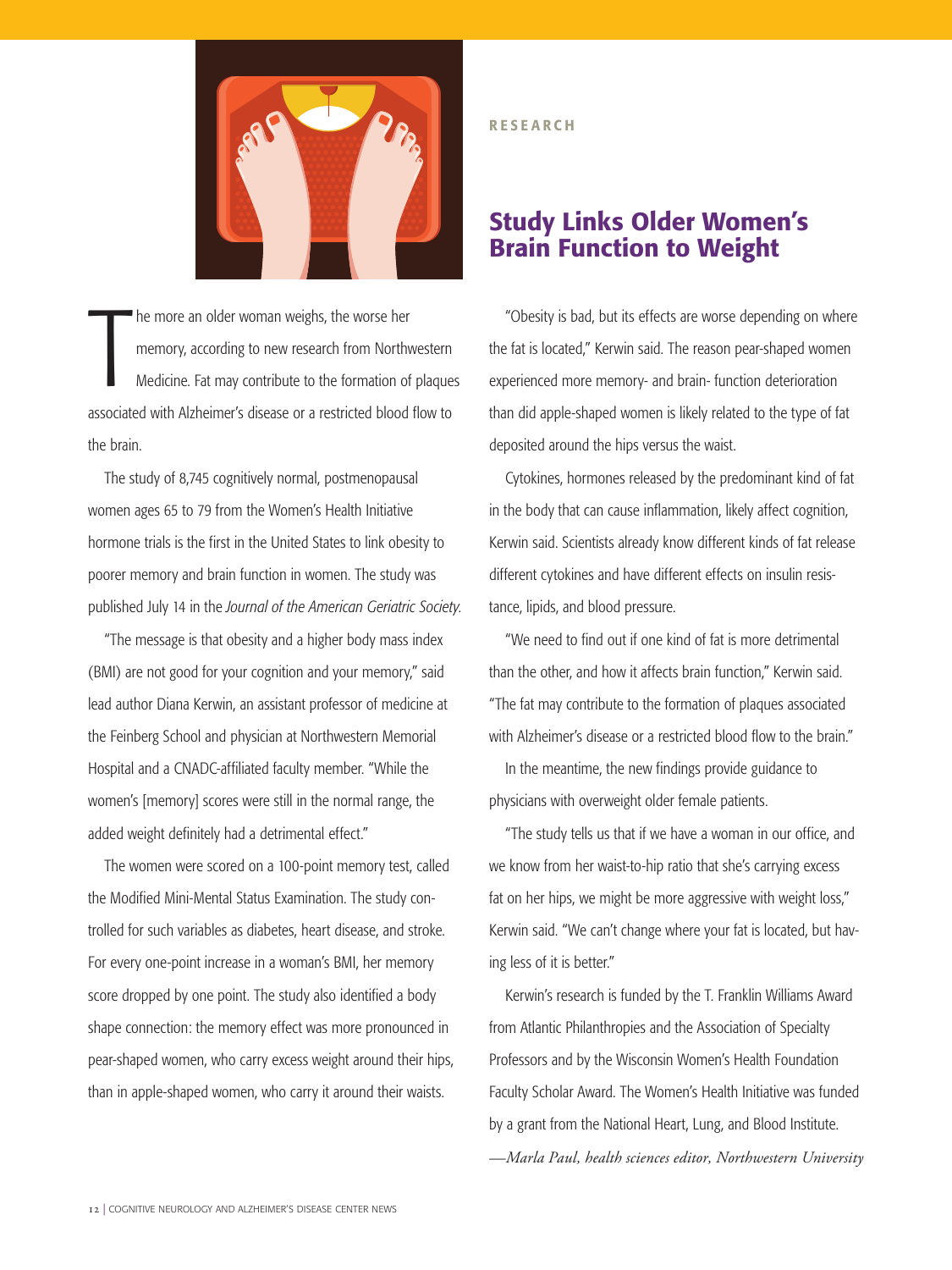#### **EDUCATION AND OUTREACH**

# **Buddy Program Thrives in Its 15th Year**

Now in its 15th year, the Buddy Program continues<br>to be the CNADC's most innovative and enrichin<br>quality-of-life program. to be the CNADC's most innovative and enriching quality-of-life program.

More than 162 buddy pairs have been matched so far through the program connecting first-year medical students with patients from the CNADC. Students from the Feinberg School of Medicine and patients in the early stages of Alzheimer's disease or related cognitive disorders are paired for mutual mentoring and companionship.

"I worry if I will be a good physician," said a 2010 buddy. "Will I be able to help everyone? Will my patients learn from me? How can I communicate with them? I believe the Buddy Program has given me a valuable experience. I have learned how to speak with patients and their families, taking into account the feelings behind the symptoms, and to put aside my own assumptions. A good doctor cures symptoms; a great doctor is able to help a patient to understand and to look forward to taking steps to improve health in both body and mind.

> Sometimes, all it requires are a friendly ear and a hot cup of coffee. I am very satisfied with the Buddy Program."

Through longitudinal follow-up studies of 95 buddies, it was found that about 70 percent of the medical students went into patient-care oriented specialties, such as internal medicine, family practice, and neurology; 26 percent, into procedural-oriented practices, such as surgery, radiology, and anesthesiology; and 3 percent, into both clinical practice and basic science research.

Impressed by the program's success, other medical schools have replicated it. Four years ago Boston University Medical School's Alzheimer's Disease Center created a successful program. This past year Banner Alzheimer's Institute at the University of Arizona

The program was designed so that the person with dementia and the student meet on equal ground. It is based on relationship, dialogue, and reciprocity. The person with dementia is given the opportunity to become a mentor for a medical student who wishes to learn outside a clinical setting how someone copes with an illness. Students often express surprise at finding that the illness does not define who people with dementia are; the courage the students see is striking. Students also learn about the emotional toll the disease takes on caregivers.

College of Medicine in Phoenix and Dartmouth Medical School created programs.

A dissemination manual has been developed about Northwestern's program. It is available by e-mailing **d-morhardt @northwestern.edu**. For more information on the program, go to **www.brain.northwestern.edu/education/buddy.html**.

Northwestern's Buddy Program is supported by a grant from the Glen and Wendy Miller Family Foundation.



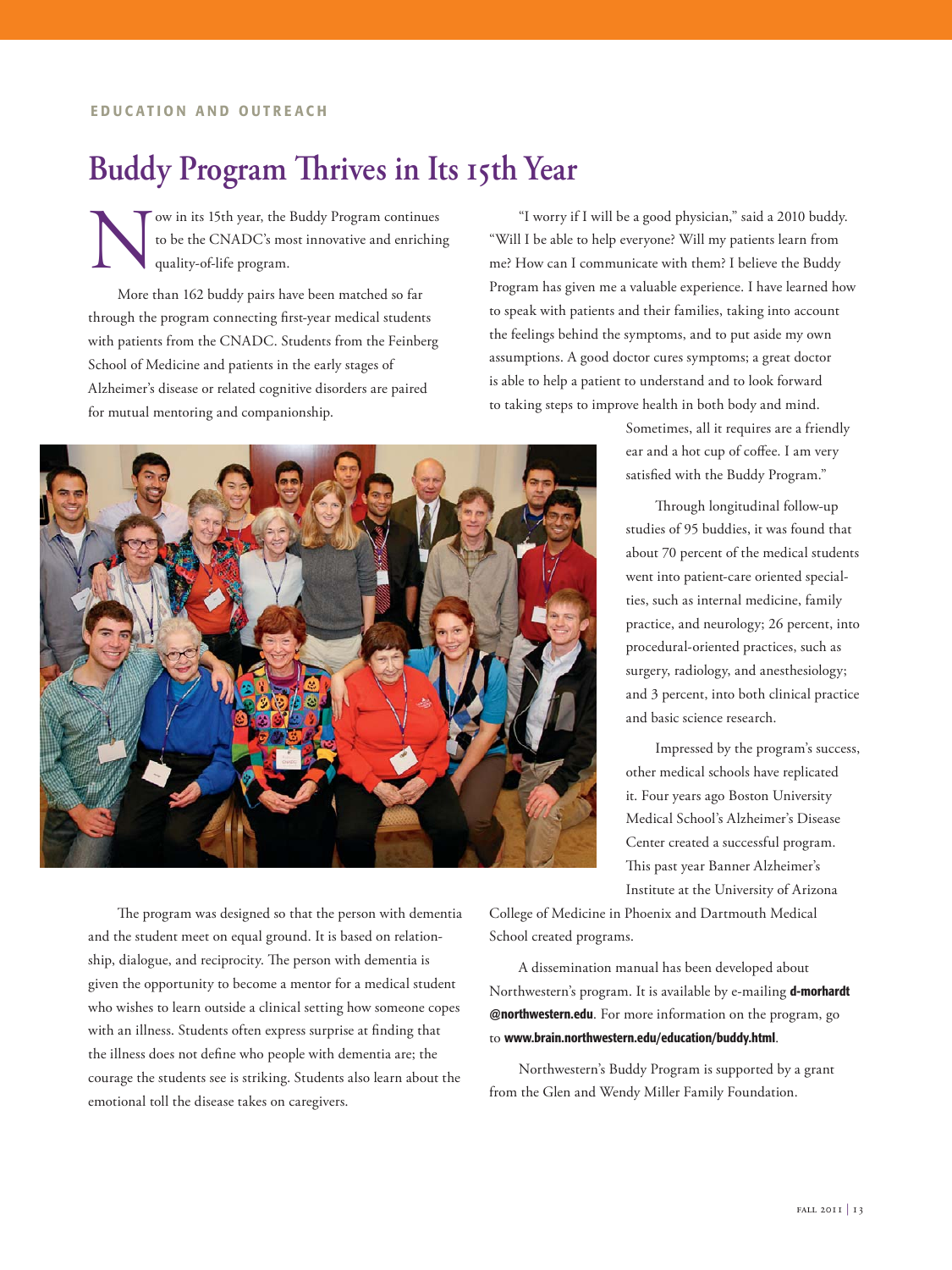## **CORE AND AFFILIATED FACULTY**

Vania Apkarian, PhD Department of Physiology

\*Eileen Bigio, MD CNADC, Department of Pathology

Lester Binder, PhD Department of Cell and Molecular Biology

James R. Booth, PhD Roxelyn and Richard Pepper Department of Communication Sciences and Disorders

Beth Borosh, PhD CNADC, Department of Psychiatry and Behavioral Sciences

Joan Chaio, MD Department of Psychology

Anjen Chenn, MD, PhD Department of Pathology

John T. Csernansky, MD Department of Psychiatry and Behavioral Sciences

Julius DeWald, PhD Department of Physical Medicine and Rehabilitation

\*John F. Disterhoft, PhD CNADC, Department of Physiology

Adriana Ferreira, MD, PhD Department of Cell and Molecular Biology

Changiz Geula, PhD CNADC

Darren R. Gitelman, MD Ken and Ruth Davee Department of Neurology

Jay A. Gottfried, MD, PhD CNADC, Davee Department of Neurology

Robert Hanlon, PhD Department of Psychiatry and Behavioral Sciences

Scott Heller, MD Davee Department of Neurology

James Houk, PhD Department of Physiology

Nancy Johnson, PhD CNADC, Department of Psychiatry and Behavioral Sciences

Mark Jung-Beeman, PhD Department of Psychology

Diana Kerwin, MD Department of Medicine

William L. Klein, PhD Department of Neurobiology

Camelia M. Kuhnen, PhD J. L. Kellogg School of

Management Pascale Lacor, PhD Department of Neurobiology

Jennifer Medina, PhD CNADC

\*M.-Marsel Mesulam, MD CNADC, Davee Department of Neurology, Department of Psychiatry and Behavioral Sciences

\*Darby Morhardt, MSW, LCSW CNADC

Enrico Mugnaini, MD Department of Cell and Molecular Biology

Toshio Narahashi, PhD Department of Molecular Pharmacology and Biological **Chemistry** 

Anna Kia Nobre, PhD CNADC

P. Hande Ozdinler, PhD Davee Department of Neurology

Ken Paller, PhD Department of Psychology

Todd Parrish, PhD Department of Radiology

Peter Penzes, PhD Department of Physiology

\*Alfred W. Rademaker, PhD Department of Preventive Medicine

Paul J. Reber, PhD Department of Psychology

Deborah A. Reed, MD CNADC, Department of Psychiatry and Behavioral Sciences

Sarah E. Rice, PhD Department of Cell and Molecular Biology

Emily Rogalski, PhD CNADC

Aryeh Routtenberg, PhD Departments of Neurobiology and Psychology

Eric J. Russell, MD, FACR Departments of Radiology, Neurological Surgery, and Otolaryngology—Head and Neck Surgery

Teepu Siddique, MD Davee Department of Neurology, Department of Cell and Molecular Biology

D. James Surmeier, PhD Department of Physiology

Cynthia K. Thompson, PhD Pepper Department of Communication Sciences and Disorders, Davee Department of Neurology

Warren G. Tourtellotte, MD, PhD Department of Pathology

Fred. W. Turek, PhD Department of Neurobiology

Robert Vassar, PhD Department of Cell and Molecular Biology

Mark Wainwright, MD, PhD Department of Pediatrics

\*Sandra Weintraub, PhD CNADC, Department of Psychiatry and Behavioral Sciences

Craig Weiss, PhD Department of Physiology, Institute for Neuroscience

Patrick Wong, PhD Pepper Department of Communication Sciences and Disorders

Catherine Woolley, PhD Department of Neurobiology

Jane Wu, MD, PhD Davee Department of Neurology, Center for Genetic Medicine

Alice Wyrwicz, PhD Department of Anesthesiology

Phyllis Zee, MD Davee Department of Neurology, Department of Neurobiology

#### **NEWS BRIEFS**

# **RESEARCHERS AND PATIENTS USE ONLINE IMPPACT RESOURCE**

An online primary progressive aphasia resource, IMPPACT (International PPA Connection) was developed for researchers, clinicians, people with PPA, and their families with federal stimulus funding the CNADC received in 2009 through the National Institute on Deafness and Other Communication Disorders. The centralized registry of people with PPA can be accessed at **www.ppaconnection.org**.



Since researchers can use it to search for research participants and to collaborate with other professionals, the resource fosters studies on PPA across centers. These users can log in and list data they have available at their own centers. They can also add PPA-specific links and advertise their own research studies. As of April, IMPPACT had 280 listed subjects and 92 registered researchers from 21 countries.

IMPPACT also serves as a resource for people with PPA and their families. The public can access detailed information about PPA, see a listing of support groups in their areas, find research programs, and browse links.

The CNADC hopes to further develop IMPPACT and to use the site for large-scale studies on PPA.

\*Member of the Northwestern Alzheimer's Disease Center Executive Committee

14 | COGNITIVE NEUROLOGY AND ALZHEIMER'S DISEASE CENTER NEWS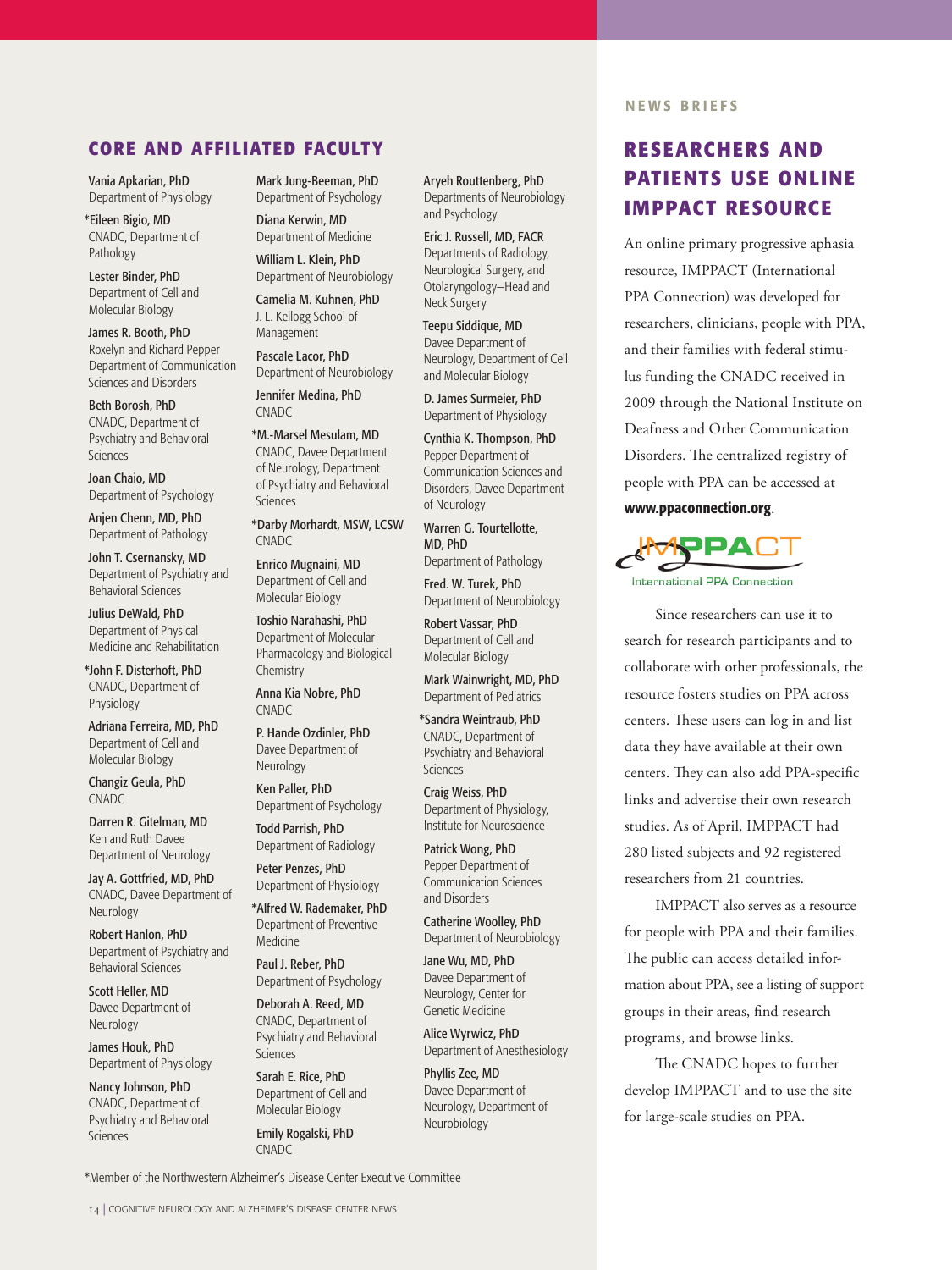# **In Memory of Ruth Dunbar Davee, CNADC Founder**

*Ruth Dunbar Davee, whose major gift with her husband, the late Ken M. Davee, allowed the CNADC to be founded in 1994, died April 19 at age 99. Ms. Davee and her husband also endowed the Feinberg School's neurology department, which now bears the name Ken and Ruth Davee Department of Neurology. Ms. Davee and her sister Evelyn endowed the psychiatry department's Ruth and Evelyn Dunbar Professorship, which is currently held by CNADC director M.-Marsel Mesulam.* 



Ms. Davee earned both her MA (1937) and her PhD (1942, literature) at Northwestern. She taught at the

Polytechnic Institute (later Inter American University) in Puerto Rico. While there, she coauthored *Remedial English for Spanish-Speaking Students,* which was a standard textbook in classrooms for many years.

She then took a reporting job at the *Chicago Sun-Times.* Her 1955 series of in-depth stories about how schools teach reading, "Why Johnny Can't Read—Or Can He?," was so groundbreaking that the *Sun-Times* sold more than 50,000 copies and reprints. It earned Ms. Davee the 1955 Marshall Field Award and the Education Writers Association Award. Another series, 11 articles on her trip to the USSR to research its education system, earned the School Bell Award in 1959.

In 1960 Ms. Davee received Hall of Fame recognition from B'nai B'rith Women's Council of Greater Chicago for her contribution "to the building of a great American city." In 1965 she was honored with the annual Good American Award for making outstanding contributions within the field of human relations and for practicing the basic principles of American democracy.

After retiring from the *Sun-Times*, she became assistant director of the Illinois Department of Education, managing the federally sponsored Title One program. After retiring, Ms. Davee did consulting work in writing, including a book on Egyptology for the University of Chicago.

In 1988 she married business entrepreneur and philanthropist Ken Davee. Upon his death in 1998, she took over as president of the Davee Foundation. She was a member of the CNADC Advisory Board until her death.

Ms. Davee traveled to more than 100 nations and wrote thousands of pages documenting the social, economic, and cultural lives of many peoples.